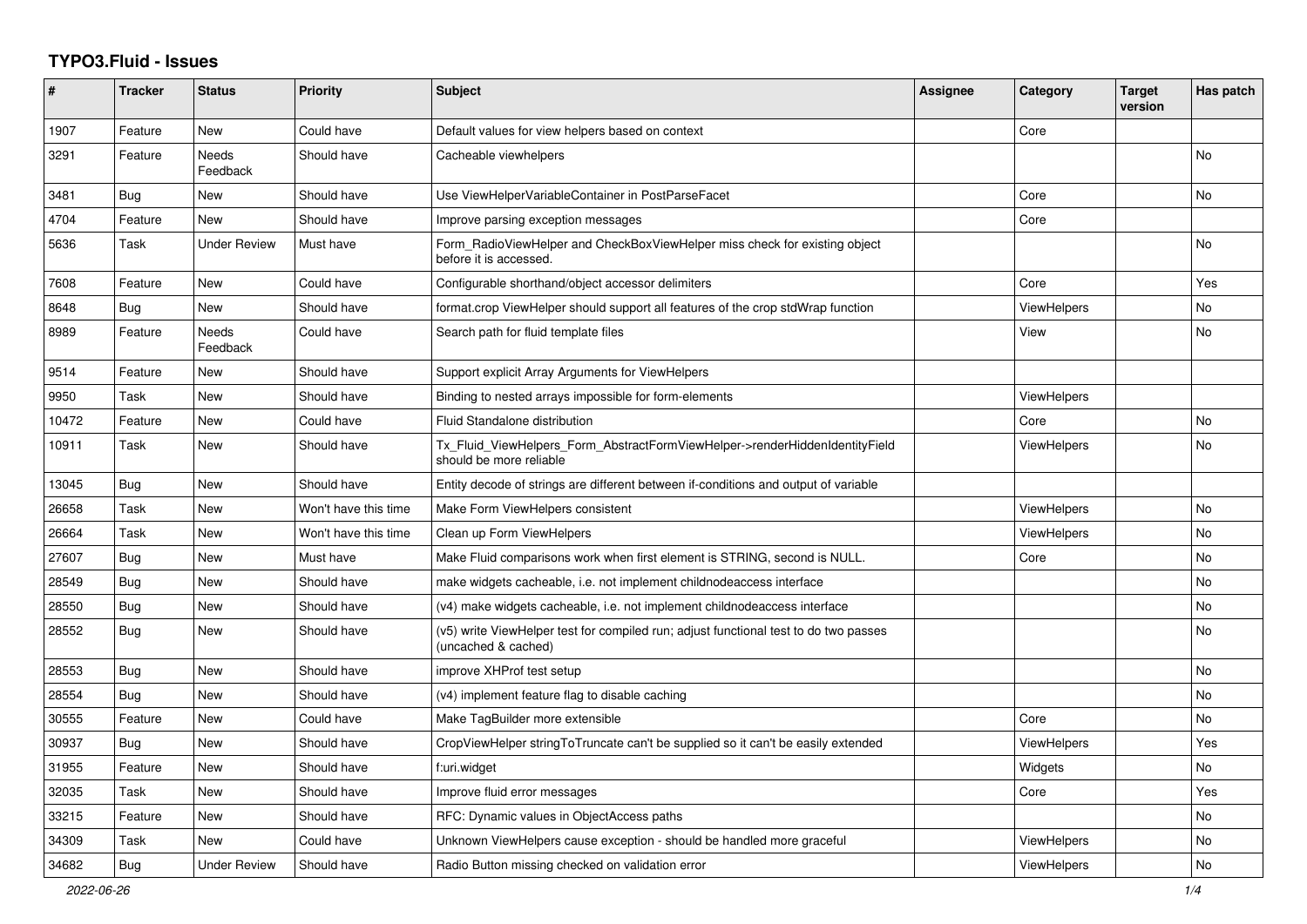| #     | <b>Tracker</b> | <b>Status</b>       | <b>Priority</b> | <b>Subject</b>                                                                            | <b>Assignee</b> | Category    | <b>Target</b><br>version | Has patch |
|-------|----------------|---------------------|-----------------|-------------------------------------------------------------------------------------------|-----------------|-------------|--------------------------|-----------|
| 36410 | Feature        | New                 | Should have     | Allow templates to send arguments back to layout                                          |                 | ViewHelpers |                          | <b>No</b> |
| 36559 | Feature        | New                 | Could have      | New widget progress bar                                                                   |                 |             |                          | Yes       |
| 36655 | Bug            | New                 | Should have     | <b>Pagination Links</b>                                                                   |                 | Widgets     |                          | No        |
| 37619 | Bug            | <b>New</b>          | Should have     | Fatal Error when using variable in name attribute of Section ViewHelper                   |                 | ViewHelpers |                          | No        |
| 38130 | Feature        | New                 | Should have     | Checkboxes and multiple select fields should have an assignable default value             |                 |             |                          | No        |
| 38369 | Bug            | <b>New</b>          | Must have       | Resource ViewHelpers should not fall back to request package                              |                 | View        |                          | No        |
| 39936 | Feature        | New                 | Should have     | registerTagAttribute should handle default values                                         |                 | ViewHelpers |                          | No        |
| 39990 | Bug            | New                 | Should have     | Same form twice in one template: hidden fields for empty values are only rendered<br>once |                 | Core        |                          | No        |
| 40064 | Bug            | New                 | Must have       | Multiselect is not getting persisted                                                      |                 | ViewHelpers |                          | No        |
| 40081 | Feature        | New                 | Should have     | Allow assigned variables as keys in arrays                                                |                 |             |                          | <b>No</b> |
| 42397 | Feature        | New                 | Should have     | Missing viewhelper for general links                                                      |                 |             |                          | No        |
| 42743 | Task           | New                 | Should have     | Remove inline style for hidden form fields                                                |                 |             |                          | No        |
| 43071 | Task           | <b>New</b>          | Should have     | Remove TOKENS for adding fallback teplates in B                                           |                 |             |                          | No        |
| 43072 | Task           | New                 | Should have     | Remove TOKENS for adding templates fallback in Backporter                                 |                 | View        |                          | No        |
| 44234 | Bug            | <b>Under Review</b> | Should have     | selectViewHelper's sorting does not respect locale collation                              |                 | ViewHelpers | 2.1                      | No        |
| 45153 | Feature        | New                 | Should have     | f:be.menus.actionMenuItem - Detection of the current select option is insufficient        |                 |             |                          | No        |
| 45345 | Feature        | Needs<br>Feedback   | Should have     | Easy to use comments for fluid that won't show in output                                  |                 |             |                          |           |
| 45384 | Bug            | New                 | Must have       | Persisted entity object in widget-configuration cannot be deserialized (after reload)     |                 | Widgets     | 2.0.1                    | No        |
| 45394 | Task           | New                 | Should have     | Forwardport Unit test for standalone view                                                 |                 | View        |                          | No        |
| 46091 | Task           | Needs<br>Feedback   | Should have     | Show source file name and position on exceptions during parsing                           |                 |             |                          | No        |
| 46257 | Feature        | Under Review        | Should have     | Add escape sequence support for Fluid                                                     |                 | Core        |                          | No        |
| 46289 | Bug            | Needs<br>Feedback   | Should have     | Enable Escaping Interceptor in XML request format                                         |                 | View        | 2.0.1                    | No        |
| 46545 | Feature        | New                 | Should have     | Better support for arrays in options of SelectViewHelper                                  |                 |             |                          | <b>No</b> |
| 47006 | <b>Bug</b>     | <b>Under Review</b> | Should have     | widget identifier are not unique                                                          |                 |             |                          | No        |
| 47669 | Task           | New                 | Should have     | FormViewHelper does not define the default request method                                 |                 |             |                          | N0        |
| 48355 | Feature        | New                 | Could have      | Assign output of viewhelper to template variable for further processing.                  |                 |             |                          |           |
| 49038 | <b>Bug</b>     | New                 | Must have       | form.select does not select the first item if prependOptionValue is used                  |                 |             |                          | No        |
| 49600 | Bug            | New                 | Should have     | f:form tag shown as a HTML on frontend                                                    |                 | ViewHelpers |                          | No        |
| 49756 | Feature        | <b>Under Review</b> | Should have     | Select values by array key in checkbox viewhelper                                         |                 |             |                          | No        |
| 50888 | Bug            | <b>Under Review</b> | Should have     | WSOD by changing name of section and if Fluid caches are generated                        |                 |             |                          | No        |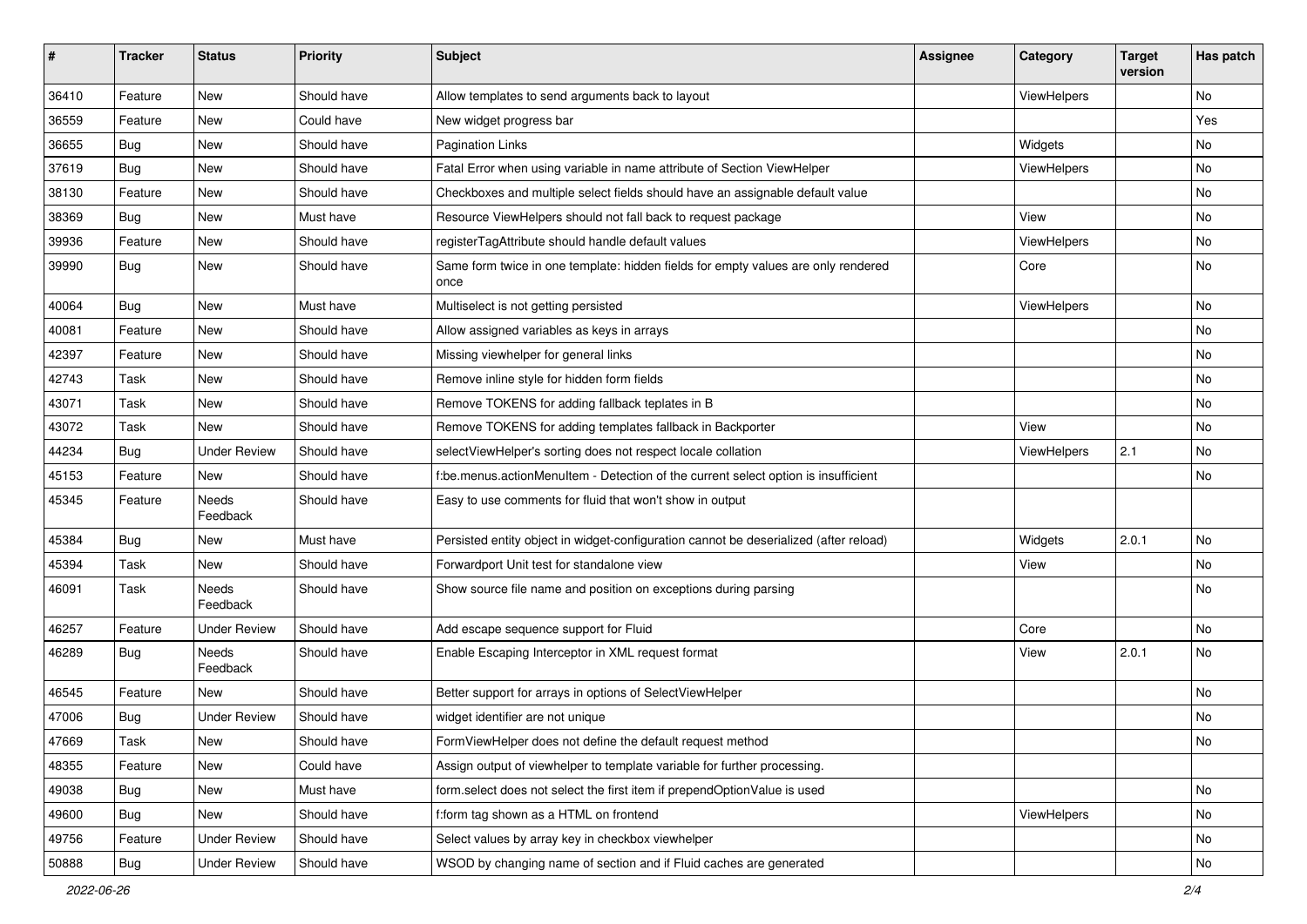| $\vert$ # | <b>Tracker</b> | <b>Status</b>            | <b>Priority</b> | <b>Subject</b>                                                                                | Assignee              | Category           | <b>Target</b><br>version | Has patch |
|-----------|----------------|--------------------------|-----------------|-----------------------------------------------------------------------------------------------|-----------------------|--------------------|--------------------------|-----------|
| 51100     | Feature        | New                      | Must have       | Links with absolute URI should have the option of URI Scheme                                  |                       | <b>ViewHelpers</b> |                          | <b>No</b> |
| 51277     | Feature        | New                      | Should have     | ViewHelper context should be aware of actual file occurrence                                  |                       |                    |                          | <b>No</b> |
| 52419     | <b>Bug</b>     | <b>New</b>               | Should have     | Wrong PHPDocs notation for default value inline f:translate viewhelper                        |                       |                    | 2.0                      | No        |
| 52536     | Bug            | <b>Under Review</b>      | Should have     | Errorclass not set if no property-attribute set                                               |                       |                    |                          |           |
| 52591     | Bug            | New                      | Should have     | The Pagination Widget broken for joined objects                                               |                       |                    |                          | <b>No</b> |
| 54284     | <b>Bug</b>     | New                      | Should have     | Default Option for Switch/Case VH                                                             |                       | ViewHelpers        |                          | No        |
| 56237     | Task           | New                      | Should have     | in-line (Condition) View Helpers should not evaluate on parsing                               |                       |                    |                          | No        |
| 57885     | Bug            | <b>New</b>               | Must have       | Inputs are cleared from a second form if the first form produced a vallidation error          |                       |                    |                          | No        |
| 58921     | <b>Bug</b>     | New                      | Should have     | f:form.* VHs crash if NOT inside f:form but followed by f:form                                |                       |                    |                          | <b>No</b> |
| 58983     | <b>Bug</b>     | <b>New</b>               | Should have     | format.date does not respect linebreaks and throws exception                                  |                       |                    |                          | No        |
| 60003     | Feature        | <b>New</b>               | Should have     | Add required-Attribute to f:form.password                                                     |                       | ViewHelpers        |                          | No        |
| 60181     | Feature        | <b>New</b>               | Could have      | Caching mechanism for Fluid Views/Templates                                                   |                       | View               |                          | <b>No</b> |
| 60271     | Feature        | <b>New</b>               | Should have     | Paginate viewhelper, should also support arrays                                               |                       |                    |                          | No        |
| 60856     | Bug            | New                      | Must have       | Target attribute not supported by the form viewhelper                                         |                       | ViewHelpers        |                          | Yes       |
| 62346     | Feature        | <b>New</b>               | Could have      | f:comment should have high precende                                                           |                       | Core               | 3.x                      | <b>No</b> |
| 65424     | Bug            | <b>Under Review</b>      | Should have     | SelectViewHelper must respect option(Value Label)Field for arrays                             |                       | <b>ViewHelpers</b> |                          | <b>No</b> |
| 51239     | Bug            | <b>Under Review</b>      | Must have       | AbstractViewHelper use incorrect method signature for "\$this->systemLogger->log()"           | Adrian Föder          | Core               |                          | Yes.      |
| 54195     | Task           | New                      | Should have     | Rename and move FormViewHelper's errorClass value, currently 'f3-form-error'                  | Adrian Föder          | ViewHelpers        |                          | <b>No</b> |
| 53806     | Bug            | <b>Under Review</b>      | Should have     | Paginate widget maximumNumberOfLinks rendering wrong number of links                          | Bastian<br>Waidelich  | Widgets            |                          | <b>No</b> |
| 58862     | <b>Bug</b>     | <b>Needs</b><br>Feedback | Should have     | FormViewHelper doesn't accept NULL as value for \$arguments                                   | Bastian<br>Waidelich  | <b>ViewHelpers</b> |                          | Yes       |
| 59057     | Bug            | <b>Under Review</b>      | Must have       | Hidden empty value fields shoud be disabled when related field is disabled                    | Bastian<br>Waidelich  | <b>ViewHelpers</b> |                          | <b>No</b> |
| 3725      | Feature        | New                      | Could have      | <b>CSS Engine</b>                                                                             | Christian Müller      | ViewHelpers        |                          | <b>No</b> |
| 33628     | Bug            | Needs<br>Feedback        | Must have       | Multicheckboxes (multiselect) for Collections don't work                                      | Christian Müller      | <b>ViewHelpers</b> |                          | <b>No</b> |
| 55008     | <b>Bug</b>     | <b>Under Review</b>      | Should have     | Interceptors should be used in Partials                                                       | Christian Müller      |                    |                          | <b>No</b> |
| 37095     | Feature        | New                      | Should have     | It should be possible to set a different template on a Fluid TemplateView inside an<br>action | Christopher<br>Hlubek |                    |                          | <b>No</b> |
| 8491      | Task           | <b>Needs</b><br>Feedback | Should have     | link.action and uri.action differ in absolute argument                                        | Karsten<br>Dambekalns | <b>ViewHelpers</b> |                          | <b>No</b> |
| 43346     | Feature        | <b>Under Review</b>      | Should have     | Allow property mapping configuration via template                                             | Karsten<br>Dambekalns | ViewHelpers        | 2.1                      | <b>No</b> |